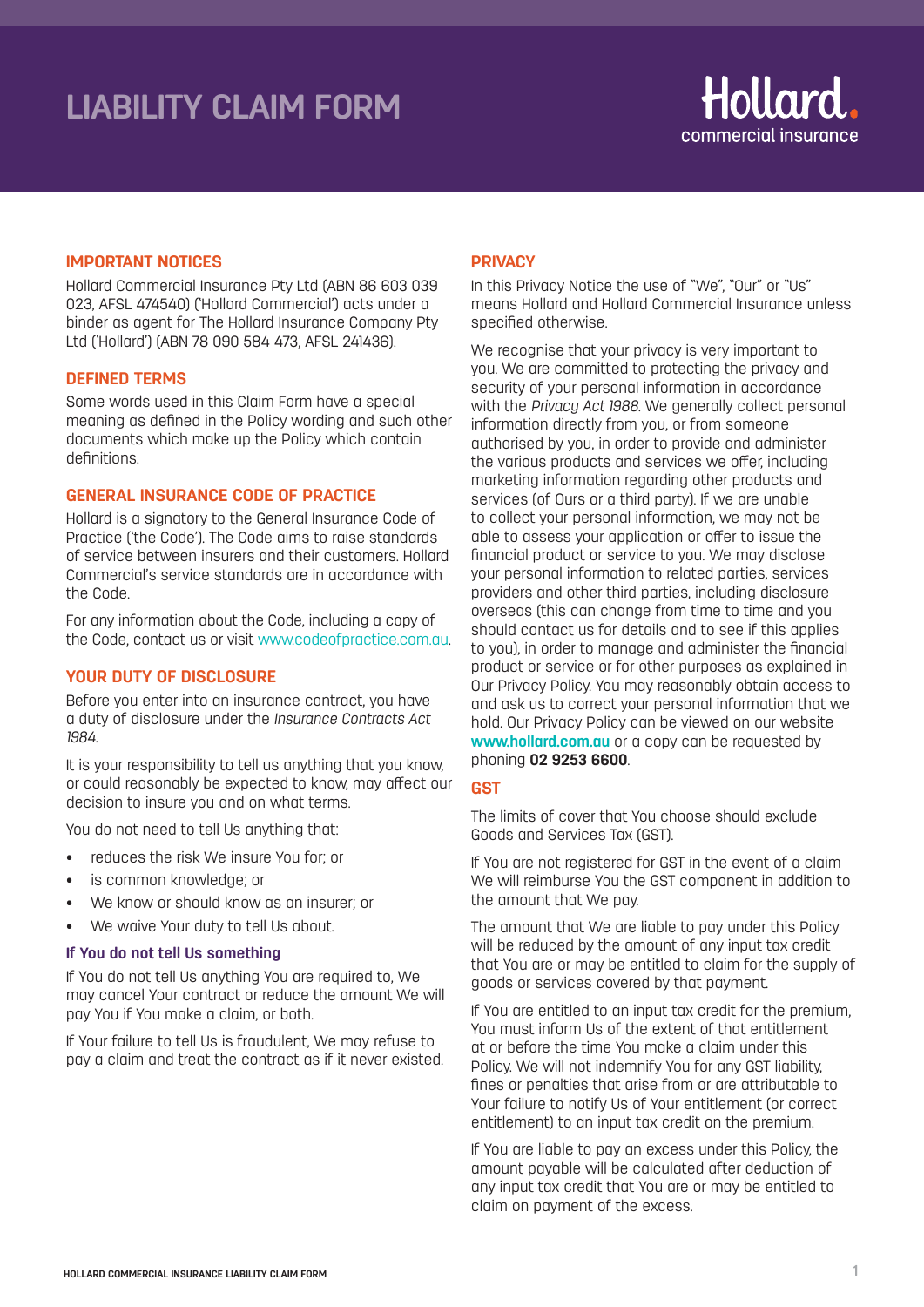

# **DISPUTE RESOLUTION PROCESS**

We welcome every opportunity to resolve any concerns You may have with Our products or service. In the first instance contact Your insurance broker.

If Your concern is still not resolved to Your satisfaction please contact Hollard Commercial at:

**Tel:** 02 9253 6600

**Email:** resolution@hollard.com.au

**Mail:** Locked Bag 2010, St Leonards, NSW 1590

Please refer to Your Policy or Hollard Commercial's Complaints Procedure for full details of Our Dispute Resolution Process.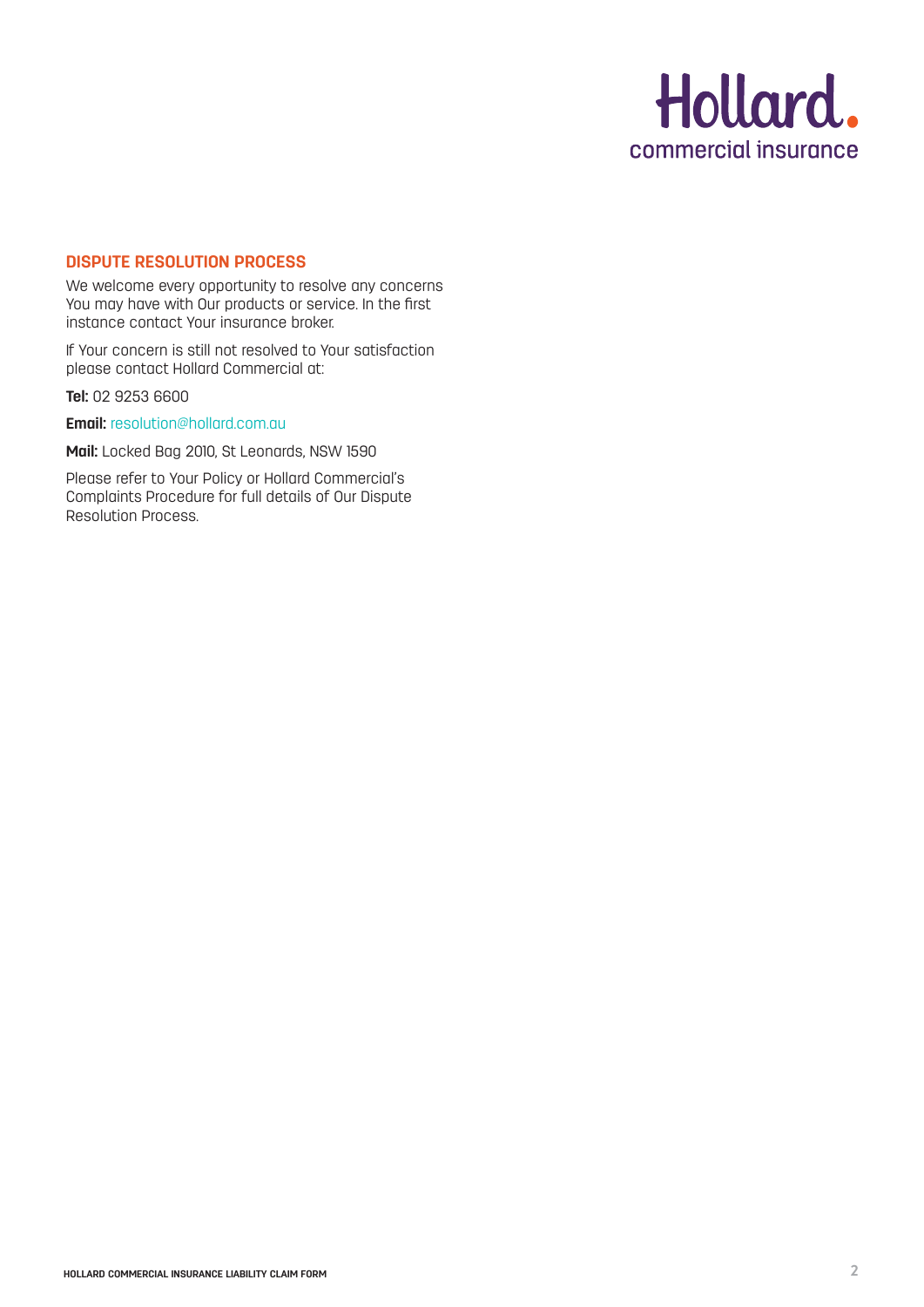# **LIABILITY CLAIM FORM**



The issue or acceptance of this form is not to be construed as an admission of liability on the part of the company.

Please provide complete details to the questions asked on this form. If there is insufficient space for your answers please attach a separate page.

You should not admit liability or make any offer or enter into any correspondence regarding any incident which may result in a claim under your policy.

Please send the completed claim form as soon as possible to your insurance advisor or broker.

#### **1. YOUR DETAILS**

Policy Number

Business or Trading Name of Insured

Contact Name of Insured

Postal Address

Post Code

Phone Number Work/Mobile Number

**Occupation** 

Email Address

# **2. INCIDENT DETAILS**

Date of Occurrence Time

Where did the event occur?

Postal Address

Post Code

Please describe what happened:

Were emergency services such as an ambulance, police or fire brigade contacted?

 $\Box$  No  $\Box$  Yes If Yes, provide details

#### **3. OTHER PARTY'S DETAILS**

Provide name and address of person injured or owner of property lost or damaged:

Name

Postal Address

Post Code

Contact Number

Email Address

Solicitor's Name

#### **4. DAMAGE AND/OR INJURY DETAILS**

Provide details of any property that has been damaged and/or injuries suffered: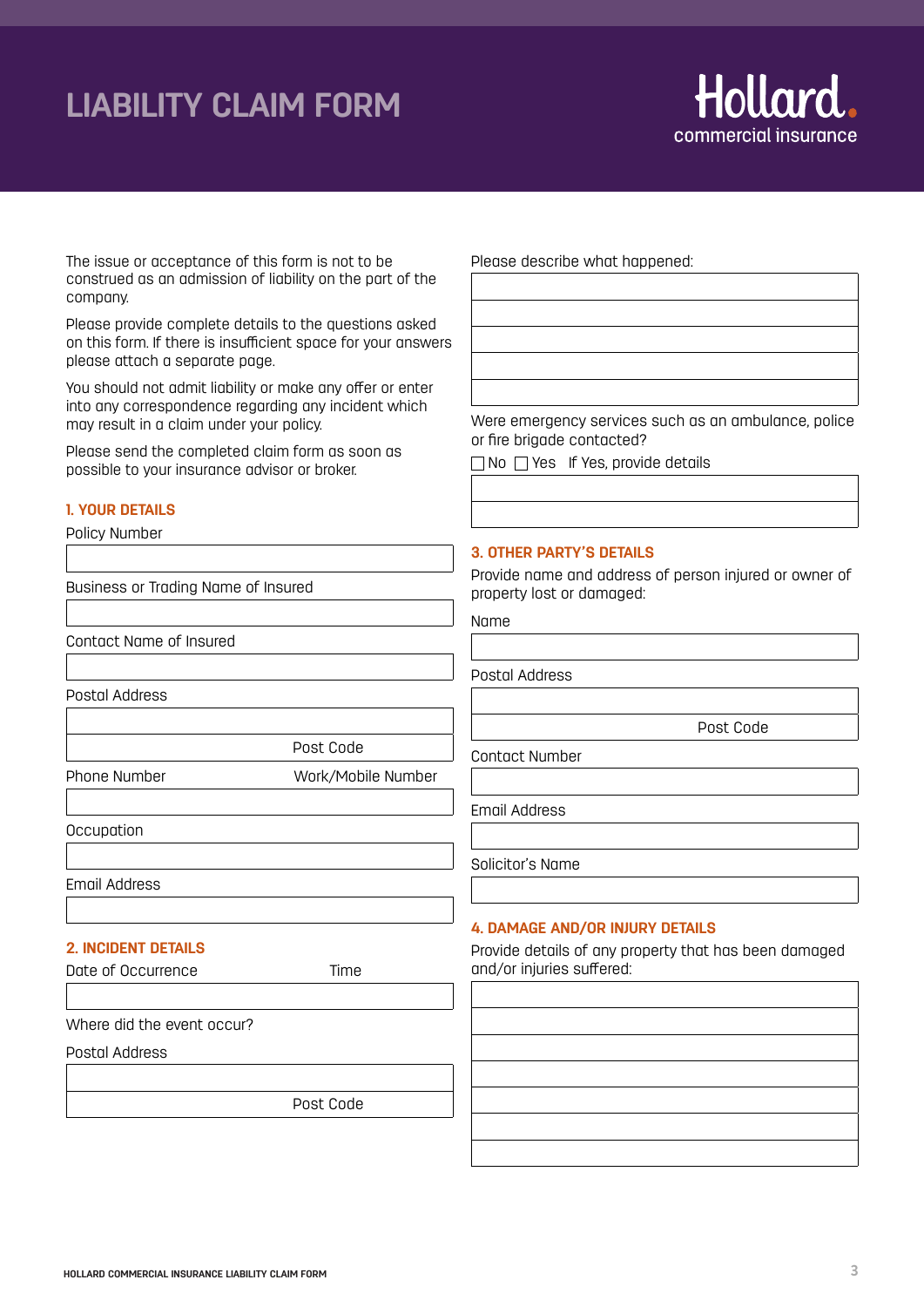

Has a demand been made against you for the damage or injury?

 $\Box$  No  $\Box$  Yes If Yes, provide details:

Have you admitted responsibility/liability for the damage or injury?

 $\Box$  No  $\Box$  Yes If Yes, provide details:

Do you consider that you are responsible for the damage or the injury sustained by the other party?

 $\Box$  No  $\Box$  Yes If Yes, provide your reasons:

# **5. CAUSE**

# **Product**

Does the claim involve a product that you manufactured or supplied to another person?

 $\Box$  No  $\Box$  Yes If Yes, provide details of the product:

# **Vehicle**

Did the accident or injury arise out of the use of a vehicle?  $\Box$  No  $\Box$  Yes If Yes, provide details of the vehicle:

Was the vehicle registered or required to be registered? No Yes If Yes, provide details:

If unregistered, was the vehicle insured under a motor vehicle or other insurance policy?

 $\Box$  No  $\Box$  Yes If Yes, provide details:

# **6. WITNESSES**

Name of witness

Postal Address

Post Code

Telephone Number

Relationship (e.g. employee, family friend etc)

Name of any additional witnesses

Postal Address

Post Code

Telephone Number

# **7. GOODS AND SERVICES TAX**

Are you registered for GST?

No Yes If Yes, please provide your ABN:

What is your entitlement to an Input Tax Credit?  $\vert$  /%